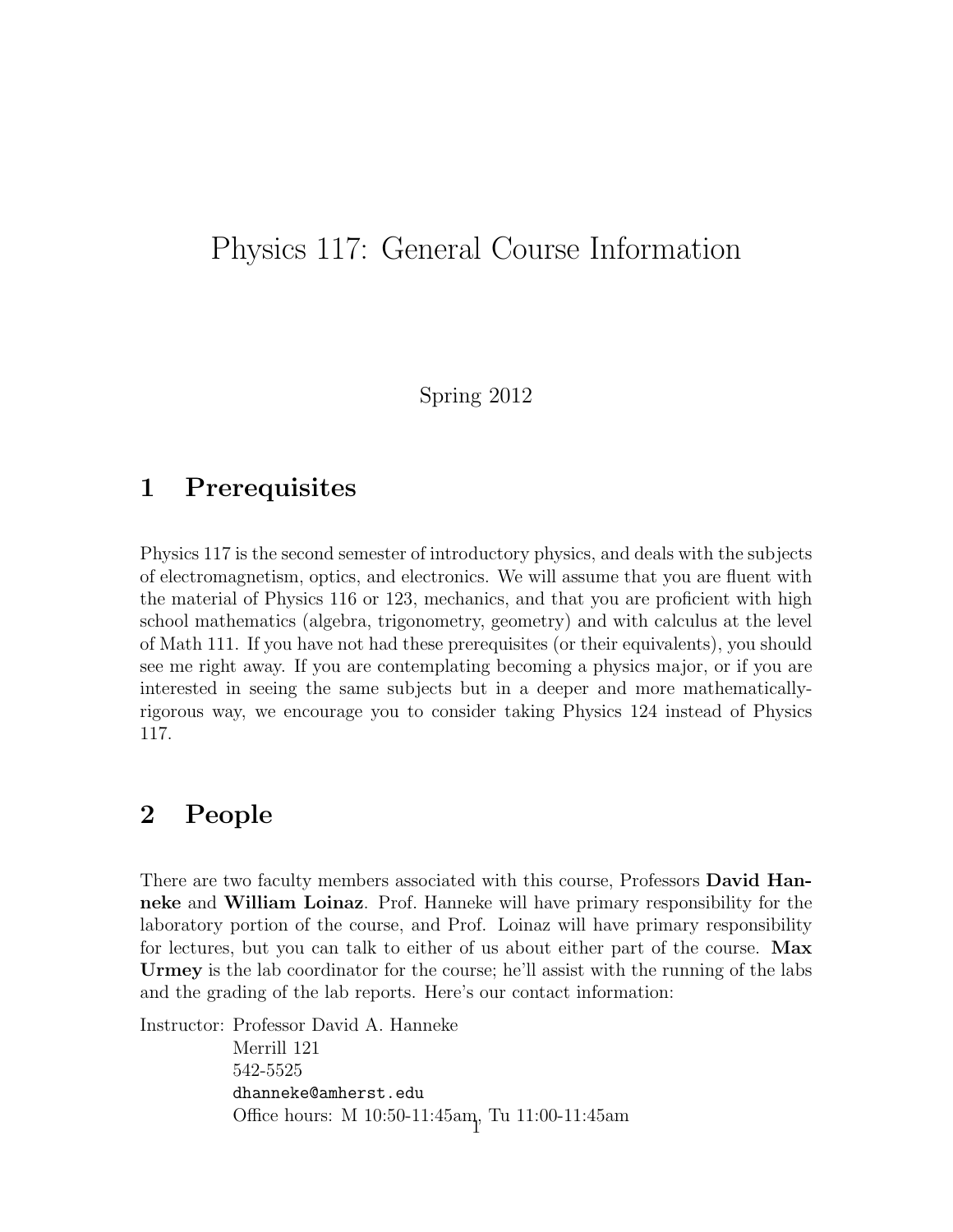Instructor: Professor William A. Loinaz Merrill 223 542-7968 waloinaz@amherst.edu Office hours:  $M$  1:30–2:30 p.m., W from 1:30–3 p.m, and by appointment Lab coordinator: Maxwell Urmey

Merrill 115 542-2062 murmey@amherst.edu Office hours: F 2–4 p.m.

We'll also recruit someone to run a weekly evening help session. More on that as the semester progresses.

#### 3 When and Where

The lecture part of the course will meet MWF 10:00–10:50 a.m in Merrill Science Center, lecture hall 2. The lab meets weekly for three hours in Merrill 208, either Monday  $2-5$  p.m. (section 1) or Tuesday  $2-5$  p.m. (section 2). Note that lab does not meet during the first and last weeks of classes, nor during a week of an exam.

#### 4 Course Materials

- We'll use *University Physics* (13th ed), vol. 2 (Chap. 21-37) by Hugh D. Freedman and Roger A. Young. We'll also use the Mastering Physics online homework system. I've ordered a bundled version of the next textbook with Mastering Physics access through the Amherst Bookstore. The ISBN number for the text/Mastering Physics package is 9780321778253, in case you wish to order it elsewhere. For the text alone (without Mastering Physics) the ISBN is 9780321751218. If you wish to obtain Mastering Physics separately, you can buy it online using a credit card at www.masteringphysics.com. If you buy the text online, be careful to buy it for the 13th edition (I say be careful because they also sell it for the 12th edition of the text). If you're not sure whether you'll be taking the course, be a little cautious about buying the Mastering Physics access or breaking the seal on the password bundled with the book. I don't know how hard it is to get a refund if you change your mind about the course.
- We'll use PRS transmitters, hand-held radio student response devices, as part of the "class participation" component of this course.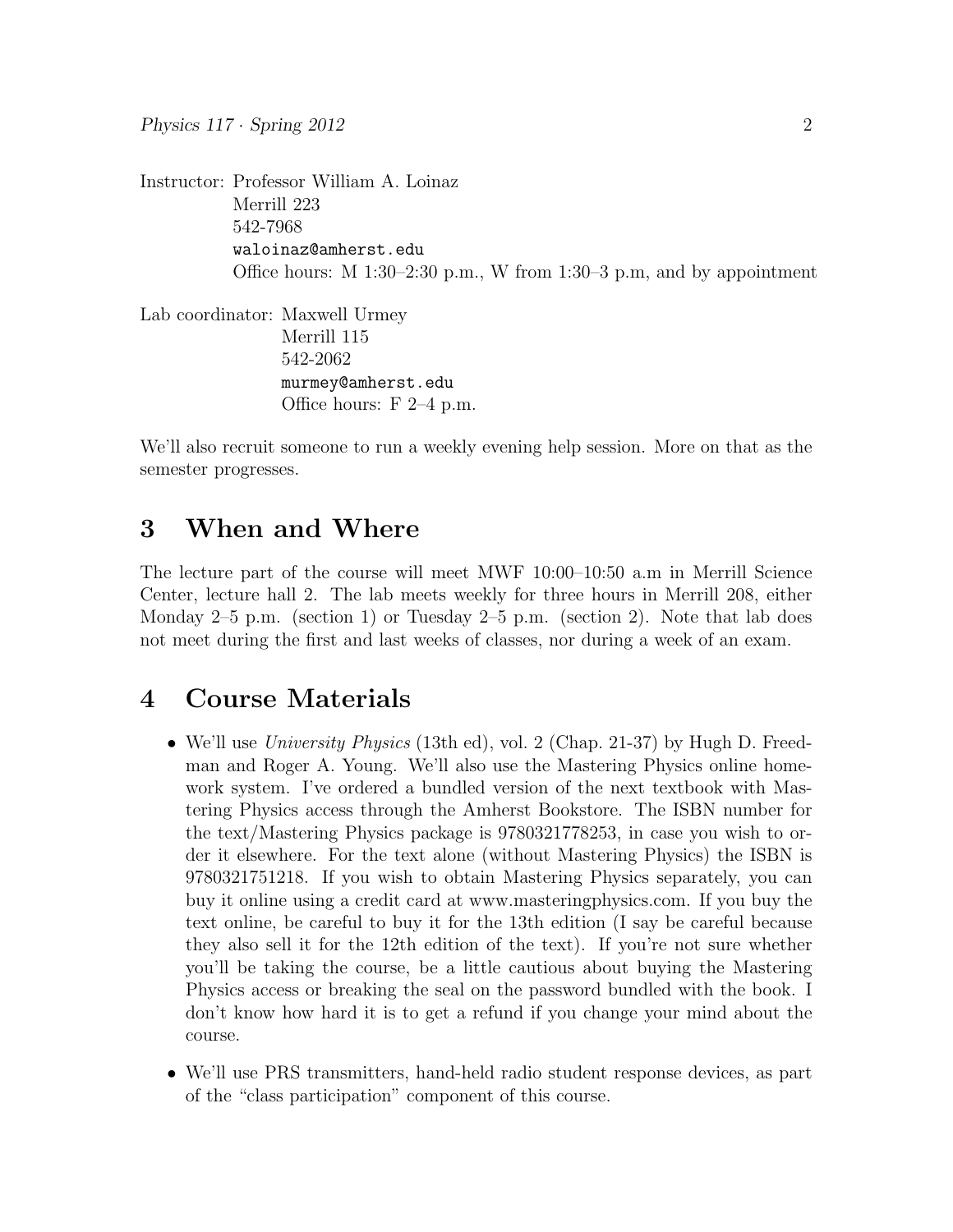• You'll be provided with a lab manual and notebook, which we'll charge to your student account.

#### 5 Moving parts

- You should read at the **textbook** before we discuss a subject in lecture, then look at it again after.
- Lectures will be complementary to the text and will occasional cover the subjects differently or more deeply. We'll discuss the concepts, see how to work problems, and do demonstrations. To get the most out of lectures you should read the relevant part of the text beforehand. I'll encourage you to do this by assigning a Mastering Physics problem on the topic of the day, due before class. In class you'll use PRS transmitters to 'vote' on the answers to conceptual questions. When I use Powerpoint in my lectures, I'll post a version of them in advance on the course website. You'll be able to download and print them to and bring them to class to aid in your note-taking. Naturally, these will be no substitute for actually attending the class.
- Labs: Unlike in Physics 116, the labs and the lectures will cover different topics at different times. The labs will start with electronics, which the lecture part of the course will get into only after several weeks. This will make it especially important to read the manual before coming to lab. There will be three formal written lab reports during the semester, due at the start of the lab period following the experiment. For the other experiments, you'll do an exit interview upon completing the analysis. You'll also keep a lab notebook which will be periodically evaluated and included in your lab grade weighted equivalent to one lab report.
- Problem sets: I can't emphasize enough the importance of working the problems. In some of your classes homework is primarily evaluative; there, the point is for you to demonstrate what you've learned from the readings and lectures. In physics the homework is primarily instructional; you learn physics primarily by doing working problems. You must work the problems, think about the results, and understand any mistakes you've made if you wish to attain the type of understanding of the subject required of a working physicist. In at nutshell: If you can't work problems you don't know physics.

There will be both written homework and homework assigned on the Mastering Physics online homework system. Both will count toward your course grade. Both are valuable: Mastering Physics gives you immediate feedback on your work, the written homework gives you practice setting up and explaining solutions and in particular drawing appropriate diagrams.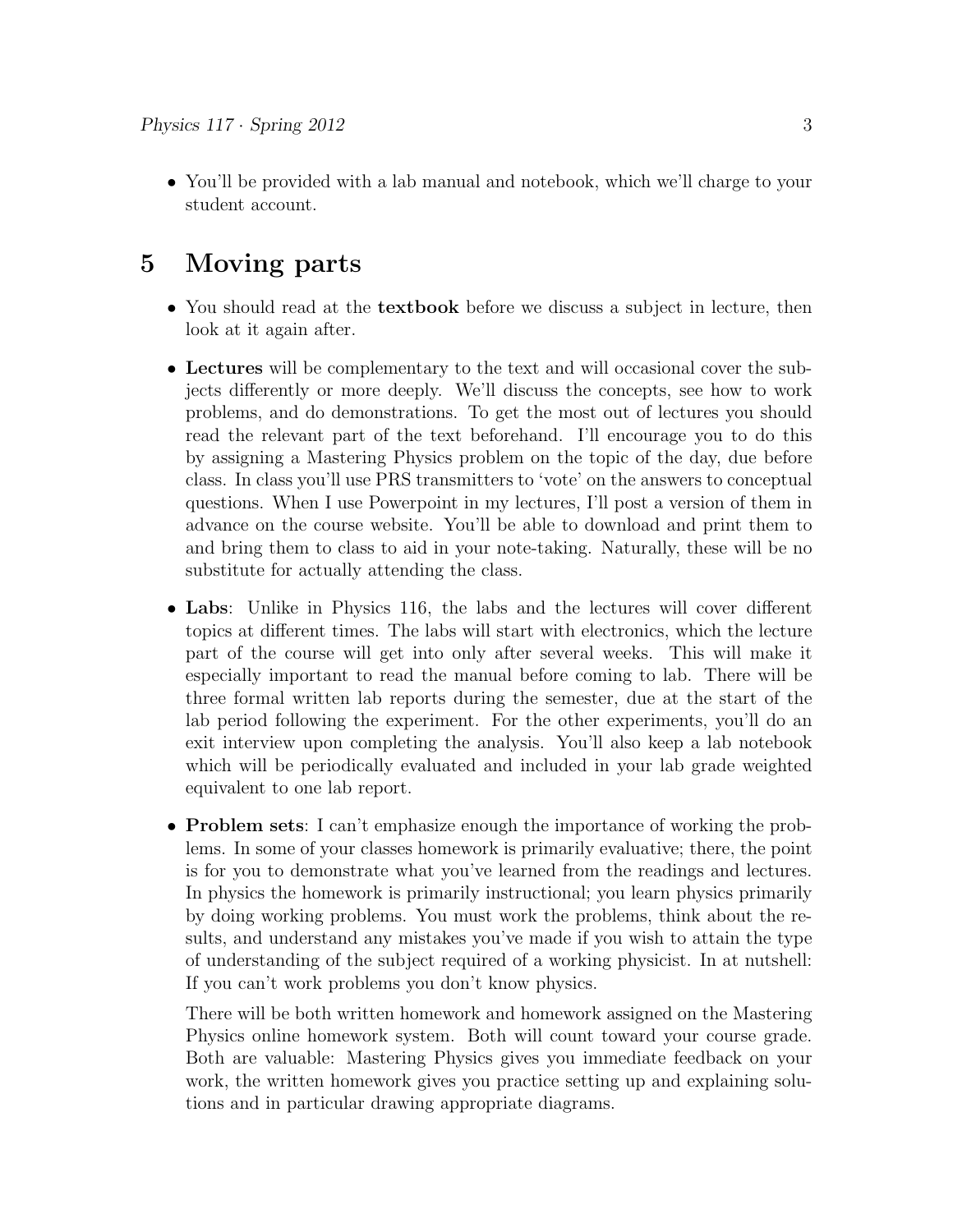I won't accept late homework, since I want to post the solutions as soon as possible. If you have extenuating circumstances, have a Dean contact me to request and extension. In general, life will be easier if you do your best to finish the problem set on time and hand in as much as you've been able to complete by the deadline. The homework doesn't count for very much of the course grade, so if you occasionally don't finish the assignment it probably won't be a big problem.

- Exams: There will be two midterm exams and a final exam, and these will serve as the primary evaluative mechanisms for the course. The exams will be closed-book, and all course material (lectures, handouts, text readings and homeworks) are fair game for the exam. I'll give you relevant formulae, so the exams will be not be memorization exercises. I tend to like problems that ask that you derive results utilizing key derivations from class, then use the result to do something new.
- Problem sessions: We'll try to organize and evening problems session. I'll let you know more once we've recruited someone to run it.

### 6 Grading

- Problem sets:  $15\%$
- Lab:  $20\%$
- First Midterm: 20%
- Second Midterm: 20%
- Final:  $25\%$

### 7 Statement of Intellectual Responsibility

I strongly encourage you to discuss the homework problems with your classmates discussing and debating the concepts and procedures is a very effective way to learn. However, the final write-ups of your assignments should be your own. For example, the copying homework solutions in part or in whole from other students (current or prior) or from other sources (commercial or otherwise) is unacceptable. I don't mind if you use other texts to learn from, and if the answer to a homework problem is worked as a example in some other text you may utilize it (although you should first try to solve it on your own as best you can). But in that case you should make an explicit reference to the source in your homework, and of course you still need to explain the solution to the problem in your own words. It goes without saying, but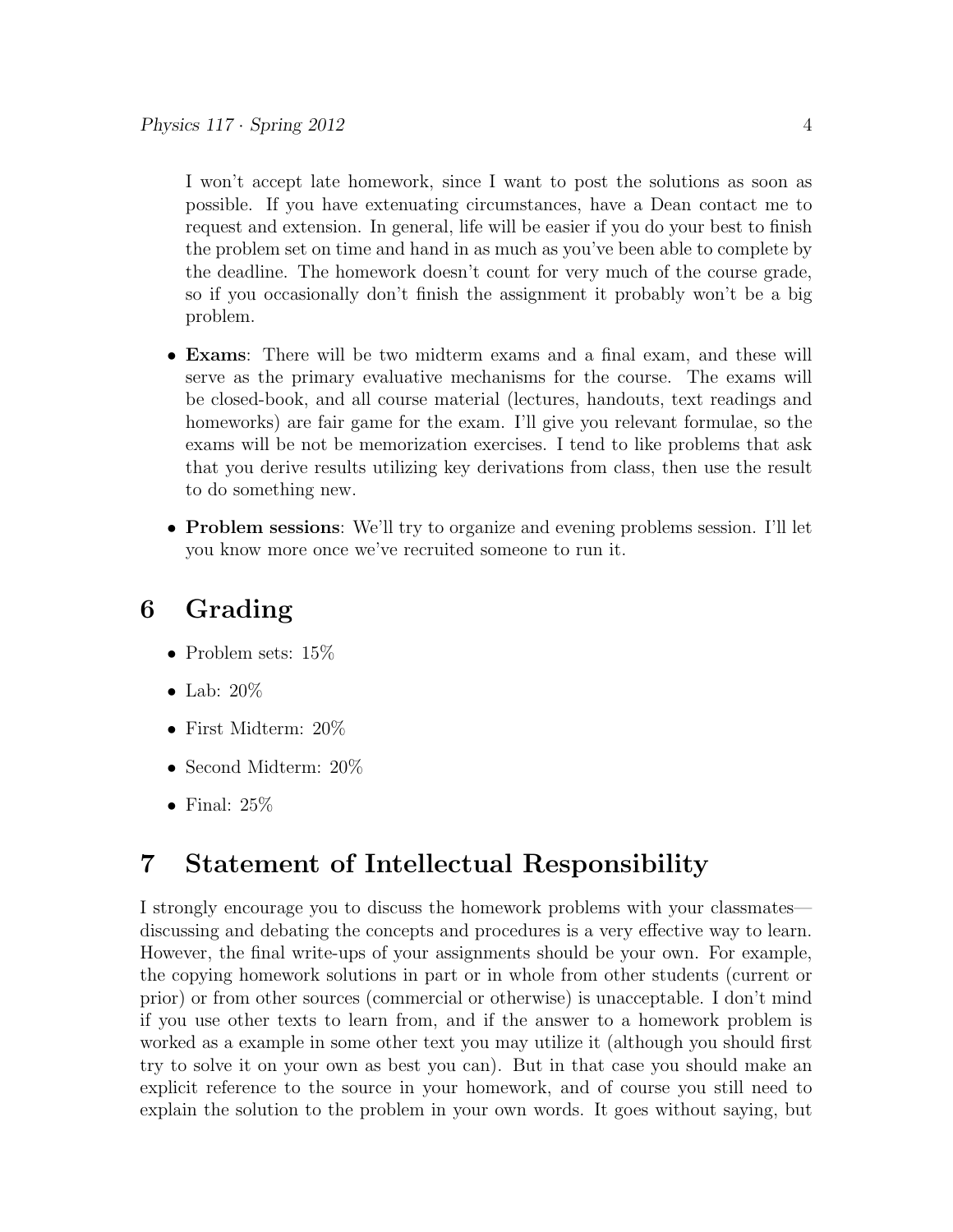I'll say it anyway: tests are written without help.

In the lab you will perform the experiments in small groups, but formal lab reports are to be your own work, written individually.

If you have any questions about what is or is not acceptable under this policy, please ask us. In all cases, the spirit of the Statement of Intellectual responsibility will take precedence over legalistic convolutions of the text.

#### 8 How to get the most from this class

- Come to class awake, on time, and prepared to participate.
- Do the relevant reading, work the pre-class Mastering Physics problems, and read through the problems assigned for the week before the lecture (I'll announce the readings and problems in class and post them on the website). Even if you don't understand the readings fully at the time, try to get the broad outline of the material so you'll have some hooks on which to hang the ideas that we talk about in class.
- Note the role of the lecture and the textbook. Lecture will not be a regurgitation of the text, a summary of all you need to know for the course, or a how-to guide for the homework. Rather, I'll try delve deeper into selected points. In lecture I'll cover material and do demonstrations related to the readings, but I won't feel obliged to be comprehensive in those places where I feel the text is adequate and I may focus only on a few points that I feel are particularly interesting or subtle. You shouldn't expect to understand what's going on without close study of the readings, and you should come to class with questions you have on the readings. Further, after we settle into the semester a bit, I expect the classes will become less lecture-oriented and more participatory; it will be difficult to reap the maximum benefit from that format if you're not sufficiently prepared to fully participate.
- Work the problems: Start early. Try all of them. Struggle with them awhile yourself—some will be clear, simple exercises meant to familiarize you with a procedure, others will be meant to stretch your understanding (some will be intentionally vague, so that you have to clarify the picture before solving the problem). Be sure you can state what ideas (mathematical and physical) are being utilized in each problem; even if you still can't solve the problem you're most of the way there. The ability to work problems is not sufficient to claim an understanding of the physics, but it is a necessary step.

For the problems you can't solve, talk to classmates, attend the problem sessions, or ask me. When you ask me, I'll either try to give you just enough of a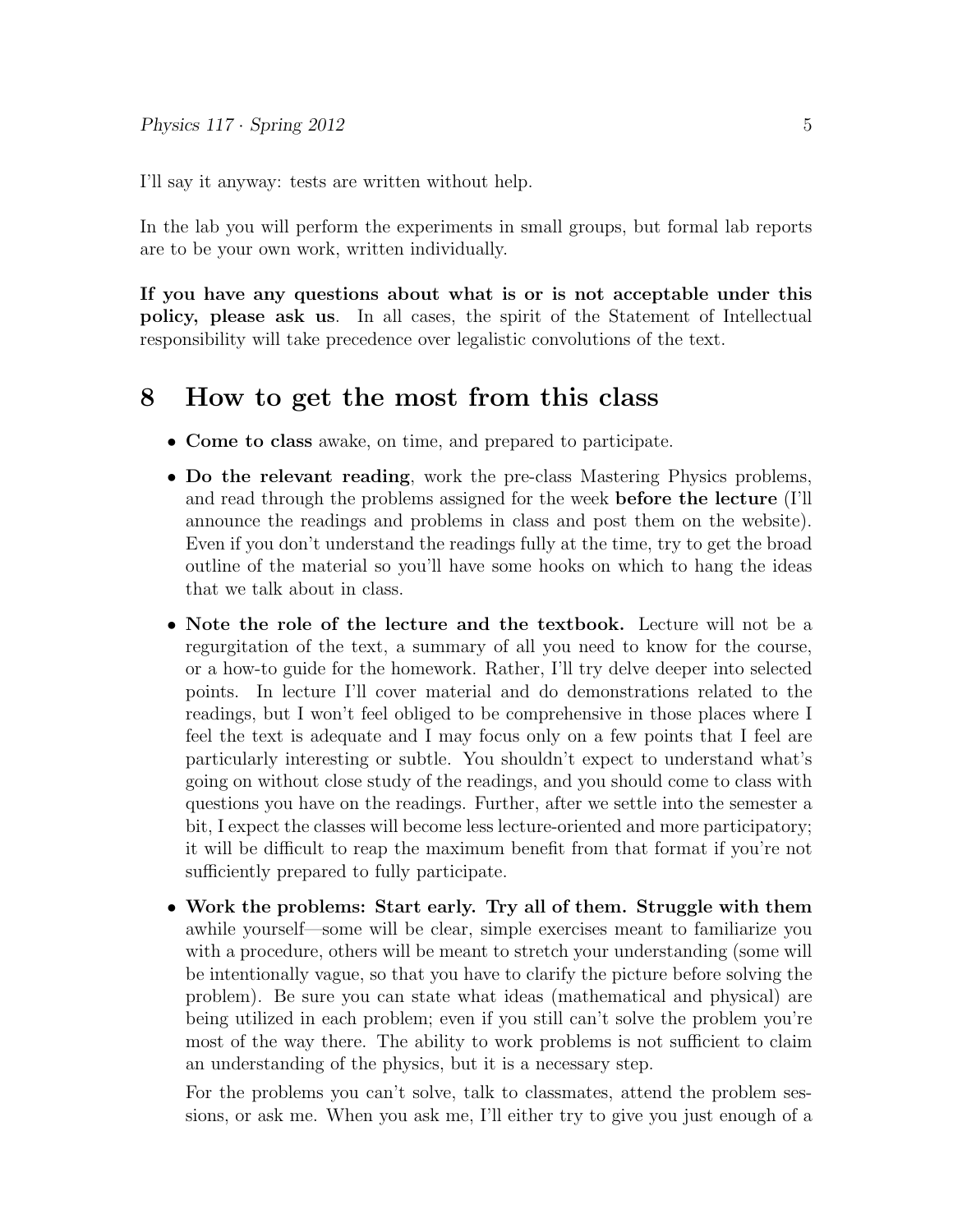hint to get you through, or I'll guide you through the problem with a series of leading questions. I'll never just tell you how to do it. If you run out of time and don't finish the set, start earlier next week. When the solutions come out, look over them right away, before you've forgotten all of the points you were confused about. You think you'll just get clear on it before the next exam, but there's never as much time as you think.

- Ask questions: in class, after class, during office hours, in problem sessions, in the hallways. Ask the questions you think you're supposed to know the answer to, the questions you're sure everyone else knows the answer to (they don't), questions about the overarching logic or the minute details, questions about the points or conclusions that weren't made that seem like they should follow. If individual arguments, their interconnection, or the entire point of the lecture don't seem clear to you, ASK. The main benefit to taking a class, especially at a small school like Amherst, is that you can ask questions of the experts.
- If things aren't going as you'd like, take an active role in improving your situation. Use all of the resources at your disposal. Step 1 is almost always to come talk to me. If you don't understand what's going on in lecture, the book, or the problems, if you feel like you can't keep up, come talk to me. I can help you, and I can point you to additional resources. Don't hide.

On the other hand, if you find the class too slow for your liking, if you have questions that you aren't getting answers to, if you'd like more detail, if you are frustrated that we aren't digging deeply enough, if you crave more applications, come talk to me. I'm very happy to provide you with additional materials or explanations that will will stimulate you and challenge you at whatever level you can handle.

One word of warning: Amherst College students tend to have lots of extracurriculars of all types. I support this and I am occasionally willing to be flexible to facilitate your participation in range of activities, but don't let your extracurriculars overshadow your academics. If you become concerned that your courses are getting in the way of your extracurriculars, you're thinking about it wrong way.